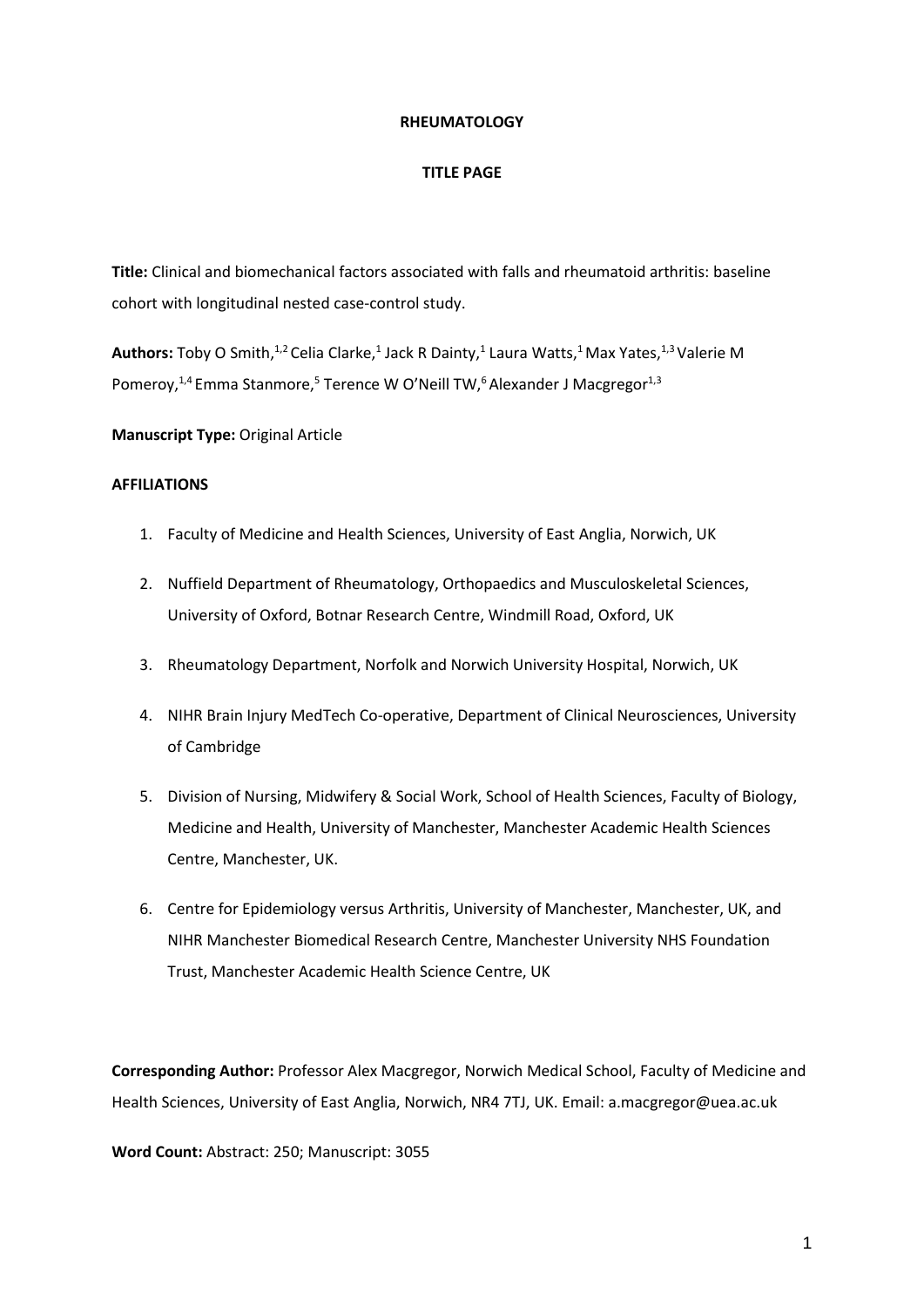### **ABSTRACT**

**Objective**: To identify the clinical and biomechanical characteristics associated with falls in people with RA.

**Methods:** 436 people aged 60 years or older with RA completed a one-year prospective survey of falls in the UK. At baseline, questionnaires recorded data including: personal and medical history, pain and fatigue scores, health related quality of life (HRQoL), physical activity and medication history. Occurrence of falls was monitored prospectively over 12 months by monthly self-reporting. A nested sample of 30 fallers (defined as the report of one or more falls in 12 months) and 30 non-fallers, were evaluated to assess joint range of motion (ROM), muscle strength and gait parameters. Multivariate regression analyses were undertaken to determine variables associated with falling.

**Results:** Compared with non-fallers (n=236), fallers (n=200) were older (p=0.05), less likely to be married (p=0.03), had higher pain scores (p<0.01), experienced more frequent dizziness (p<0.01), were frequently taking psychotropic medications (p=0.02) and reported lower HRQoL (p=0.02). Among those who underwent gait laboratory assessments, compared with non-fallers, fallers showed a greater anteroposterior (AP (p=0.03) and medial-lateral (ML) sway range (p=0.02), and reduced isokinetic peak torque and isometric strength at 60° knee flexion (p=0.03). Fallers also showed shorter stride length (p=0.04); shorter double support time (p=0.04); reduced percentage time in swing phase (p=0.02); and in knee ROM through the gait cycle (p<0.01).

**Conclusion:** People with RA have distinct clinical and biomechanical characteristics that place them at increased risk of falling. Assessment for these factors may be important to offer more targeted rehabilitation interventions.

**Keywords**: RA; falls; gait analysis; muscle strength; postural control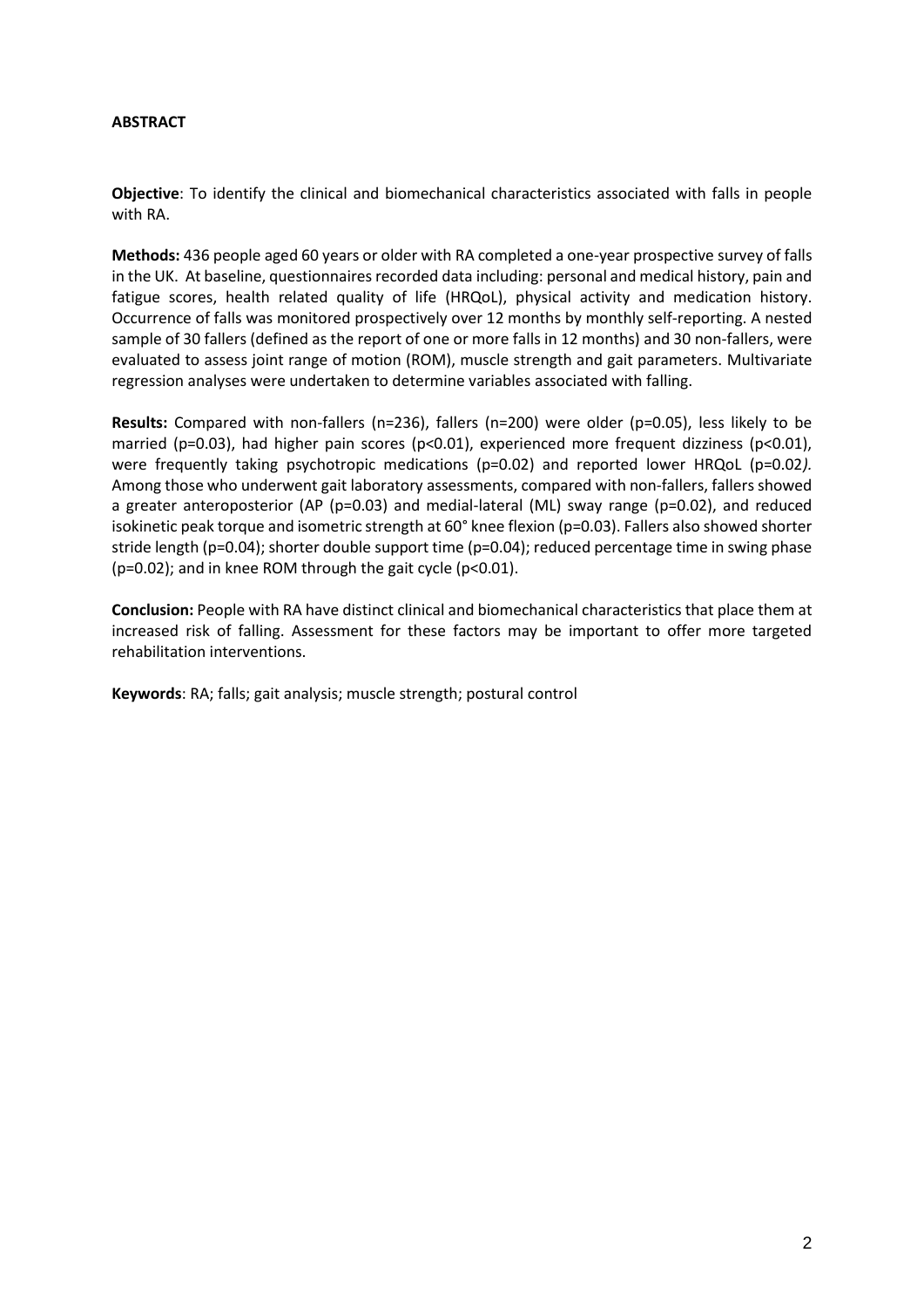# **Key Messages**

- Clinical and biomechanical factors are useful to identify people with RA at risk of falls.
- Age, disease severity and psychotropic medications are key factors associated with falls risk.
- People with RA who fall have reduced postural stability, reduced muscle strength and gait abnormalities.
- Exercise programmes targeting gait and strength deficits rather than overall physical activity may be indicated.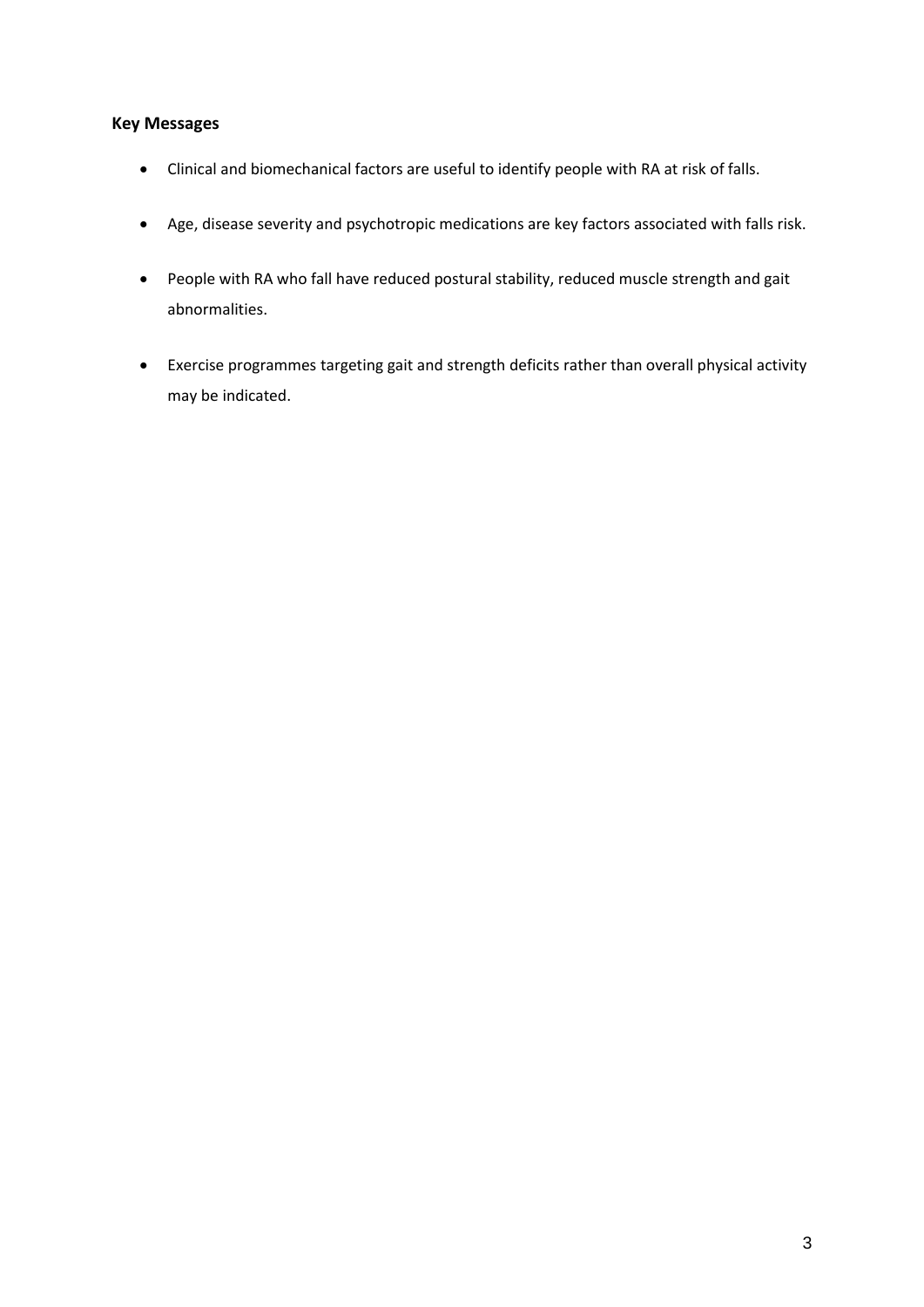#### **INTRODUCTION**

Falls are a major health and social care challenge worldwide [1]. The aetiology is multifactorial, with an interaction between intrinsic, behavioral and environmental factors [2]. In addition to the associated injury risk, loss of confidence and independence, falls and subsequent fractures are a significant cause of illness and death in older people [1-3].

Rheumatoid arthritis (RA) affects approximately 1% of the UK adult population [4]. It results in significant morbidity and increased healthcare costs [5,6]. The prevalence of falls for people with RA has been reported to range from 10% to 43% [2], with Stanmore et al[7] reporting an incidence rate of 1,313 per 1,000 person-years. Older people with RA may be at particular risk of falls and fracture due to disease-related factors such as pain, joint deformity, decreased muscle strength and osteoporosis associated with long-term steroid use [8].

A number of clinical factors have been associated with falls in older people. These include: increased body mass index [9], increasing number of comorbidities and polypharmacy [10], falls history, pain and fatigue [11,12]. However, there remains uncertainty as to which specific clinical factors are associated with falls in people with RA. Furthermore, it remains unclear if specific biomechanical differences exist between individuals with RA who fall compared to those who do not experience falls. Previous biomechanical assessments of people with RA have focused on foot and ankle function[13- 16] and gait comparisons to healthy controls [17]. However no studies have evaluated more global, kinematic features, which may be associated with falls such as gait speed [18]. Given that such kinematic measures differ in people with RA compared to non-RA cohorts [19], it is important to see if these could be associated to falls risk in this population. If shown to be associated, interventions to target specific deficits may be warranted.

Given this uncertainty in the RA population, this study aimed to characterise the clinical and biomechanical characteristics associated with falls among people with RA.

### **METHODS**

**Design:** Prospective study with nested case-control biomechanical analysis.

**Subjects:** Six hundred men and women with RA attending a rheumatology clinic at the Norfolk and Norwich University Hospital (NNUH) were invited to take part by letter of invitation during July 2012 to January 2014. Participants were eligibile if they were: aged 60 years or older with a diagnosis of RA; under the care of a rheumatologist; and provided written informed consent. Participants were excluded if they presented with severe and enduring mental health problems or other co-morbidities which in the clinician's judgement made them unable to adhere with the protocol.

**Baseline Assessment**: Participants were asked to complete a questionnaire recording: age, gender, relationship status (married/single), employment status (employed/retired/other), visual analogue scale (VAS) pain score, VAS fatigue score, self-reported dizziness experienced, EQ-5D[20] and previous 12-month history of falls. The Phone-FITT[21] was used to assess physical activity (frequency, intensity, time and type). In addition, participants were asked to give details of their medication use and whether they had been diagnosed with Parkinson's disease or stroke.

**Ascertainment of Falls:** Participants returned a postcard monthly for 12 months to report the timing, circumstances and severity of fall(s). In ascertaining falls, participants were asked to report any slip or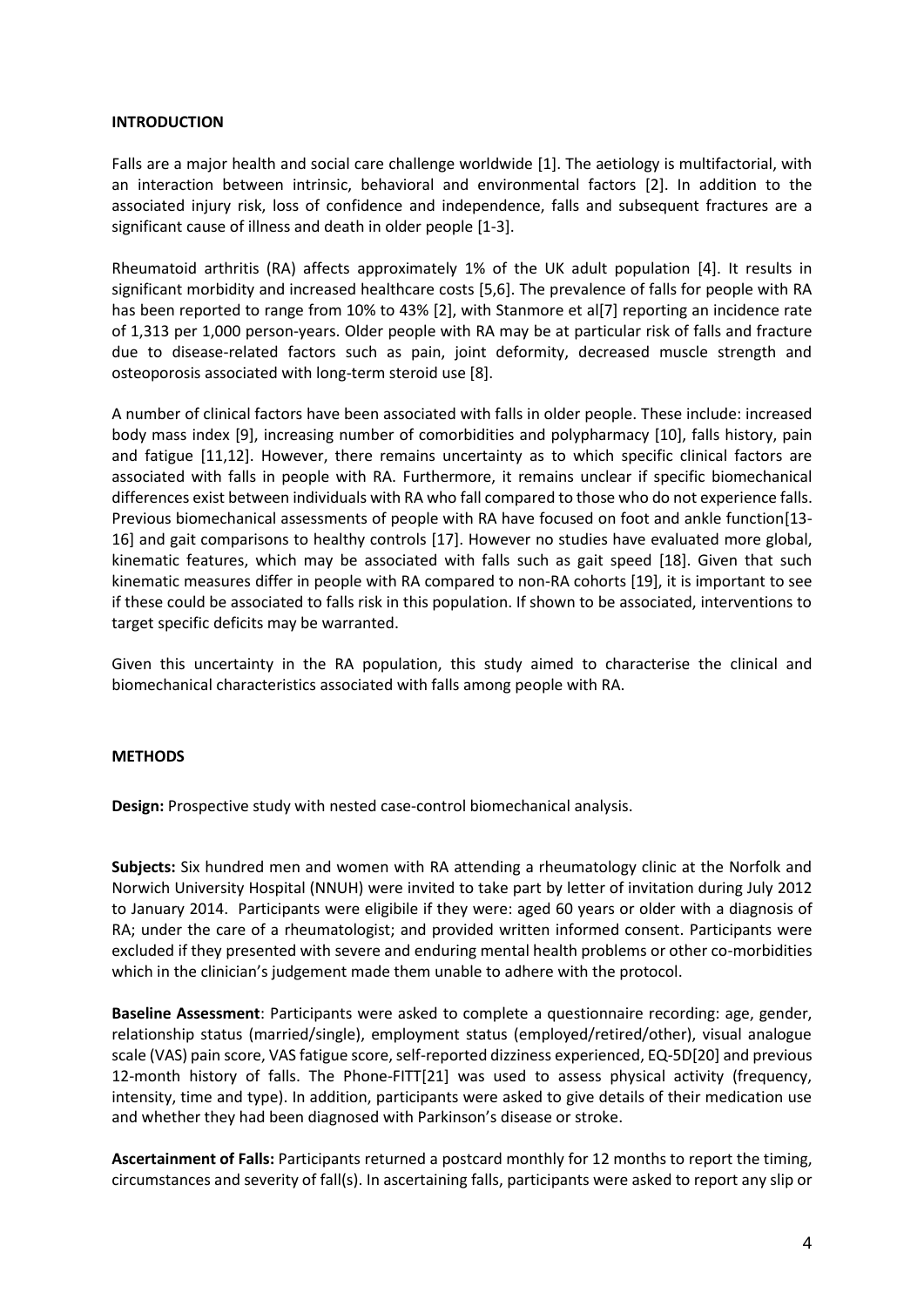trip in which they lost balance and landed on the floor, ground, or lower level. This definition of falls follows the recommendations of the Prevention of Falls Network Europe (PROFANE) and the Outcomes Consensus Group documented in Lamb et al [1]. The recommendations include that a fall should be defined as "an unexpected event in which the participants come to rest on the ground, floor, or lower level" This was included in our questionnaire wording.

**Nested sample:** A group of 30; 'fallers' (n=30) who reported having had one or more falls in the 12 month interval and 30 who reported that they had not fallen were invited to attend a biomechanical assessment. The fallers were selected at random from the base cohort; each faller was matched one to one to a non-faller, stratifying on age and gender.

**Biomechanical Assessment:** Participants in the nested study were assessed with the following biomechanical measures:

*a) Balance*

Force plate data were collected at 1000Hz using Vicon Nexus software (Vicon, Oxford, UK). Data were filtered in Vicon Nexus software using a  $4<sup>th</sup>$  order Zero-lag Butterworth filter with 5Hz cut-off. The data were processed using a custom written Matlab script to extract values for statistical analysis. Data were split into X/Y components with the mean subtracted to account for position on the force plate. The mean of the three trials, each for 30 seconds with participants eyes open and then eyes closed, was calculated. The mean and standard deviation for the lateral and forward-backward directions of postural sway was calculated, the root mean square (RMS) for the deviations from the mean position served as the extent of postural sway (COP-RMS). The parameters extracted were: (1) Anterior/Posterior (AP) postural sway (COP-RMS), (2) Medio/Lateral (ML) postural sway (COP-RMS), (3) AP Sway range, (4) ML sway range, (5) resultant velocity; and (6) resultant path length.

*b) Muscle Strength*

Participants' knee flexor and extensor muscle strength was assessed using isokinetic and isometric dynamometry (Cybex NORM 770, Cybex International, Inc., New York, USA). During isometric testing the lower limb was placed and secured with straps so that the tested knee was maintained in a fixed position during testing. Knee flexion at 90°, 60° and then 30° were tested for both knees. During isokinetic testing angular velocities were set at three speeds: 120°/s, 90°/s, and 60°/s through the available voluntary range of movement (ROM) for individual participants. Three maximal contractions for each condition were performed with a 15 second rest between each contraction. The participant was asked to push or pull as hard as they could. During the contraction the researcher provided verbal encouragement and the participant was able to see their progress as displayed on screen. A practice contraction for each movement was completed prior to the test contraction. The highest peak torque for each of the six conditions was used for analysis. The parameters extracted were: (1) peak torque, (2) limb asymmetry: defined as the difference in peak torque between limbs as a percentage of the most powerful limb, and (3) knee flexion/extension muscle imbalance: calculated as a ratio between the ipsilateral hamstring and the ipsilateral quadriceps concentric peak torque (H:Q ratio). Asymmetry was defined as the difference in peak torque between limbs as a percentage of the most powerful leg ((peak torque of weak limb – peak torque of strong limb) / peak torque strong limb)  $\times$  100. Using this analysis, the value 0% represents equal strength between the lower limbs.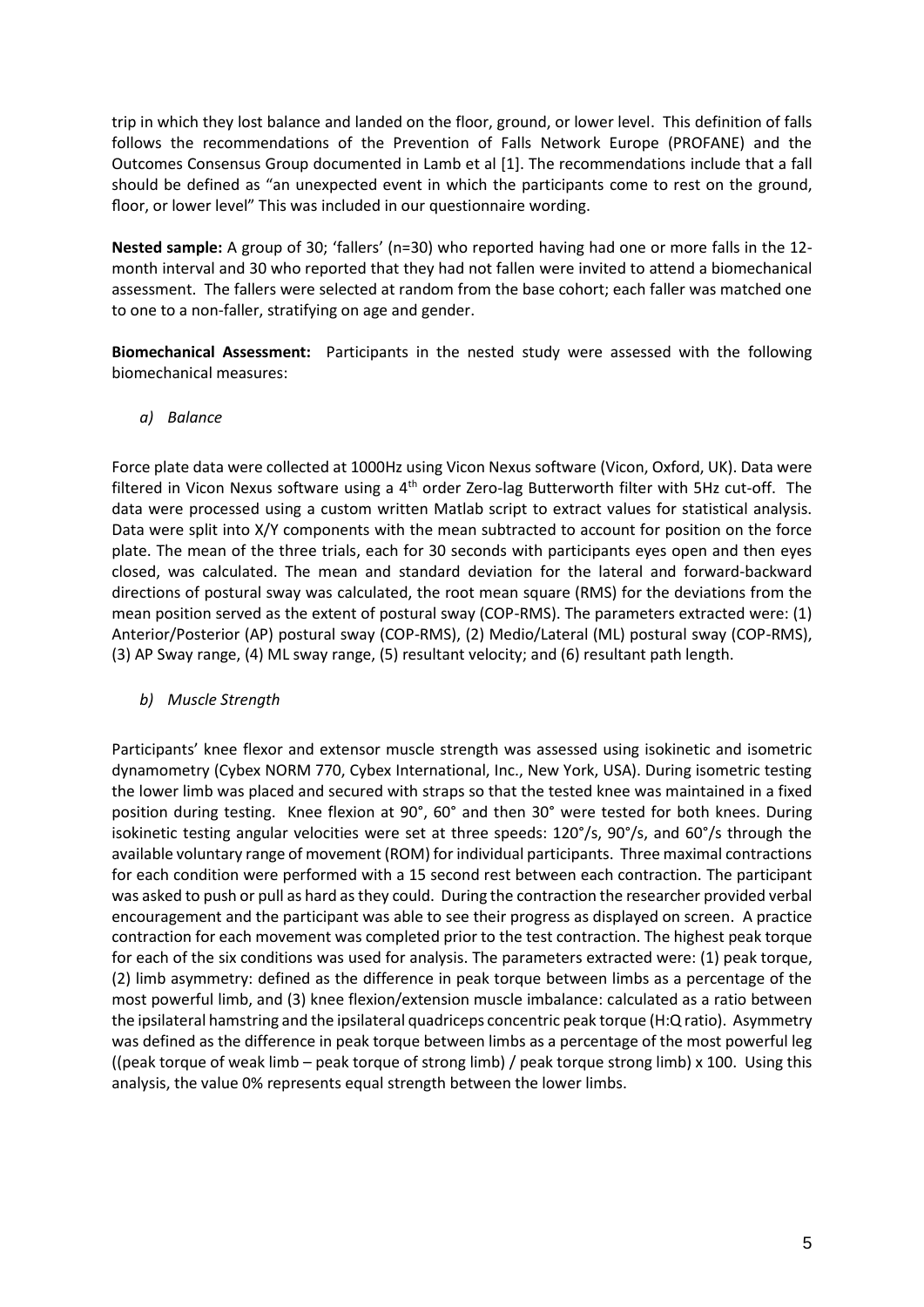*c) Gait*

An eight-camera 3D-gait motion analysis system (Vicon, Oxford, UK) was used to assess gait. Fourteen reflective markers (25mm) were bilaterally attached onto the participant's skin using the Plug-In-Gait model (Vicon) based on the Newington Model[22]. All participants were asked to walk at a selfselected speed, wearing flat shoes along a seven-meter walkway. To ensure that three left and three right foot contacts were recorded, it was necessary to ask participants to undertake repeated walks. Two floor embedded forces plates (Bertic 4060) were used to collect ground reaction forces. Joint moments were normalised to body weight. Discrete gait kinematic and kinetic parameters were obtained from a mean of three trials for each side. These were: ROM, peak extension and flexion at the hip and knee; peak abduction at initial swing at the hip and peak varus in mid stance at the knee; the ROM, peak plantarflexion in pre-swing/early swing and dorsiflexion at late single support at the ankle.

## **Statistical Analysis**

Cohort characteristics and biomechanical data were assessed using descriptive statistics. To assess the association between falls and clinical characteristics, a multivariate logistic regression analysis was undertaken to determine which variables influenced the occurrence of one or more falls in the previous 12-months prior to the baseline questionnaire. Physical activity was analysed as two composite variables (physical activity home and physical activity recreation). This was achieved by summing the frequency, duration and intensity for each 'type' of activity and then summing all the activities to make the two composite variables (physical activity home and physical activity recreation). Stepwise regression (using backwards elimination) was used to remove the nonsignificant variables from the initial model.

*Biomechanical Study:* For each balance measurement, and the dynamometry data, an unpaired Student T-test was performed to assess mean differences between the two groups. Gait data were analysed using a two-way repeated measures analysis of variance (ANOVA) with side (left and right limb) as the within-group factor, and group (fallers/non-fallers) as the between-group factor. Intergroup differences with 95% confidence intervals (CI) were estimated from the ANOVA model. Differences were considered statistically significant for p<0.05. All statistical analyses were calculated using Stata 14.2/SE (Stata Corp, Texas, USA).

*Sample Size:* A target sample size of 600 was chosen so as to detect an odds ratio (OR) with 95% CI associated with a 10% exposure of 1.7, assuming a baseline annual falls rate of 35%, and assuming a 50% non-particaption rate. In the nested case-control study, the sample size of 30 fallers and 30 nonfallers was determined *a priori* to detect a possible 0.5 standard deviation (SD) difference in kinematic measures (i.e. stride length, swing:stance ratio; knee ROM) between cases and controls, with a power of 80% and a significance of p<0.05.

## **RESULTS**

## **Participants**

Of the 600 people who were invited, 436 people agreed to take part (response rate: 73%). The demographic characteristics of the cohort are presented in **Table 1**. In total, 200 (46%) reported at least one fall in the 12-month period prior to the questionnaire. The mean age of those who reported a fall was 73.2 years (SD: 7.9) and for those who did not report a fall, 71.4 years (SD: 6.8). Seventythree percent of the falls group were female, compared to 65% for the non-falls group. Those in the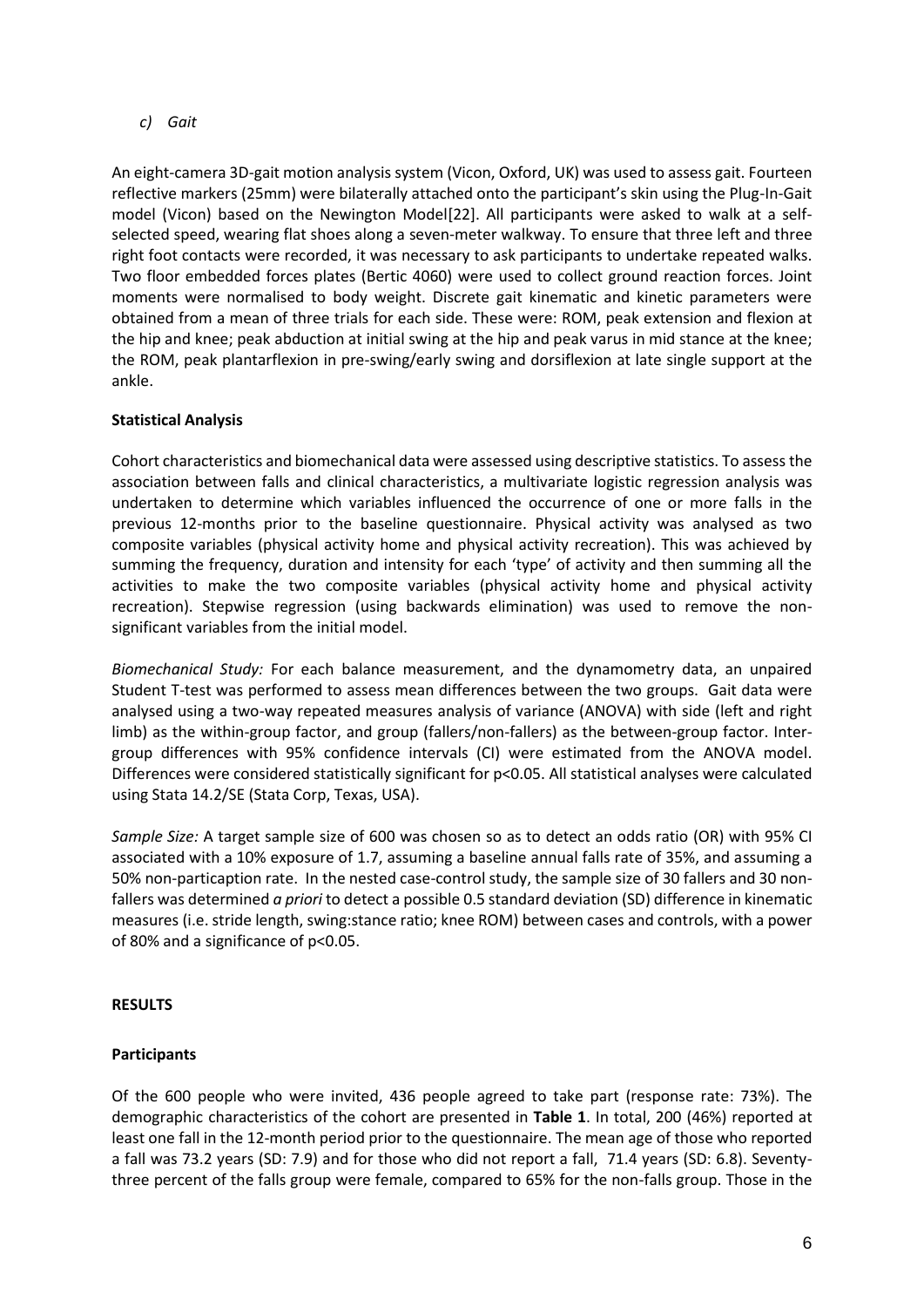falls group reported higher pain scores (VAS: 48.4 vs. 34.7), fatigue (VAS: 52.4 vs. 41.5) and a greater proportion experienced dizziness (76% vs 49%). There was no difference between groups in physical activity levels at home (Phone-FITT: 26.9 vs. 29.9) and engagement in recreational activities (Phone-FITT: 12.5 vs. 13.9).

# **Clinical Factors Associated with Falls**

In the multivariate model, five variables were retained to indicate a difference between the groups in the final model after stepwise elimination (**Table 2**). Compared to those who did not fall, those who reported one or more falls in the past year were older, (OR: 1.04, 95% CI: 1.01 to 1.07, p=0.05), not married (OR: 1.73, 95% CI: 1.06 to 2.86, p=0.03), had higher pain scores (OR: 1.02, 95% CI: 1.01 to 1.03, p<0.01), experienced dizziness (OR: 2.46, 95% CI: 1.56 to 3.91, p<0.01) and were taking psychotropic medications (OR: 1.82, 95% CI: 1.09 to 3.05, p=0.02). There was no significant relationship between falling and gender, employment status, home-based physical activity, recreational physical activity, VAS fatigue, a diagnosis of Parkinson's disease or a previous stroke, or taking four or more medications (p>0.05).

## **Biomechanical Factors Associated with Falls**

The characteristics of the 30 fallers and 30 non-fallers who took part in the nested case control gait laboratory study are presented in **Table 3.** The median number of falls was 2.00 (inter-quartile range: 1.00, 3.75). There was no difference in BMI, employment status and relationship status between groups. There was no difference in knee flexion and extension peak torque at 120°, 90° and 60° knee ranges. Differences in biomechanical parameters assessed among those with and without a fall in the previous year are outlined below.

*a) Balance*

The fallers had a significantly higher postural sway (COP-RMS) and sway range in both the AP (5.2mm vs. 4.1mm, p=0.03; 28.3mm vs. 21.3mm, p=0.02) and ML (3.3mm vs. 2.3mm, p=0.01; 19.7mm vs. 12.7mm, p=0.02) directions compared to non-fallers during standing with eyes open (**Table 4**). Both groups had increased sway with eyes closed, but there was no significant difference between the groups for this measure.

*b) Muscle strength*

Twenty-three fallers and 28 non-fallers completed the isokinetic tests and 25 fallers and 30 non-fallers completed the isometric tests. Tests were not completed either due to pain in their knee or physical inability. Fallers had a lower isokinetic peak torque at each speed during flexion compared to nonfallers (Table 5). At 60° this is significantly lower (48.23Nm vs. 57.95Nm, p=0.03). Fallers had a higher isokinetic peak torque at each speed during extension than the non-faller although level of significance was not reached. Fallers had a lower isometric peak torque than the non-fallers during extension and flexion at each position tested but this was not statistically significant (**Table 5**).

The fallers had a significantly greater asymmetry during isometric extension at 90° (22% vs. 13%, p=0.05) and 60° (23% vs. 13%, p=0.02) compared to the non-fallers(**Table 5**). No significant differences between the fallers and non-fallers H:Q ratio was seen during isokinetic contractions (**Table 5**).

## *c) Gait*

The fallers had a significantly shorter stride length (1.05m vs. 1.18m, p=0.04), longer double support time (0.39s vs. 0.32s, p=0.04) and reduced percentage time in swing (34.2% vs. 36.8%, p=0.02) than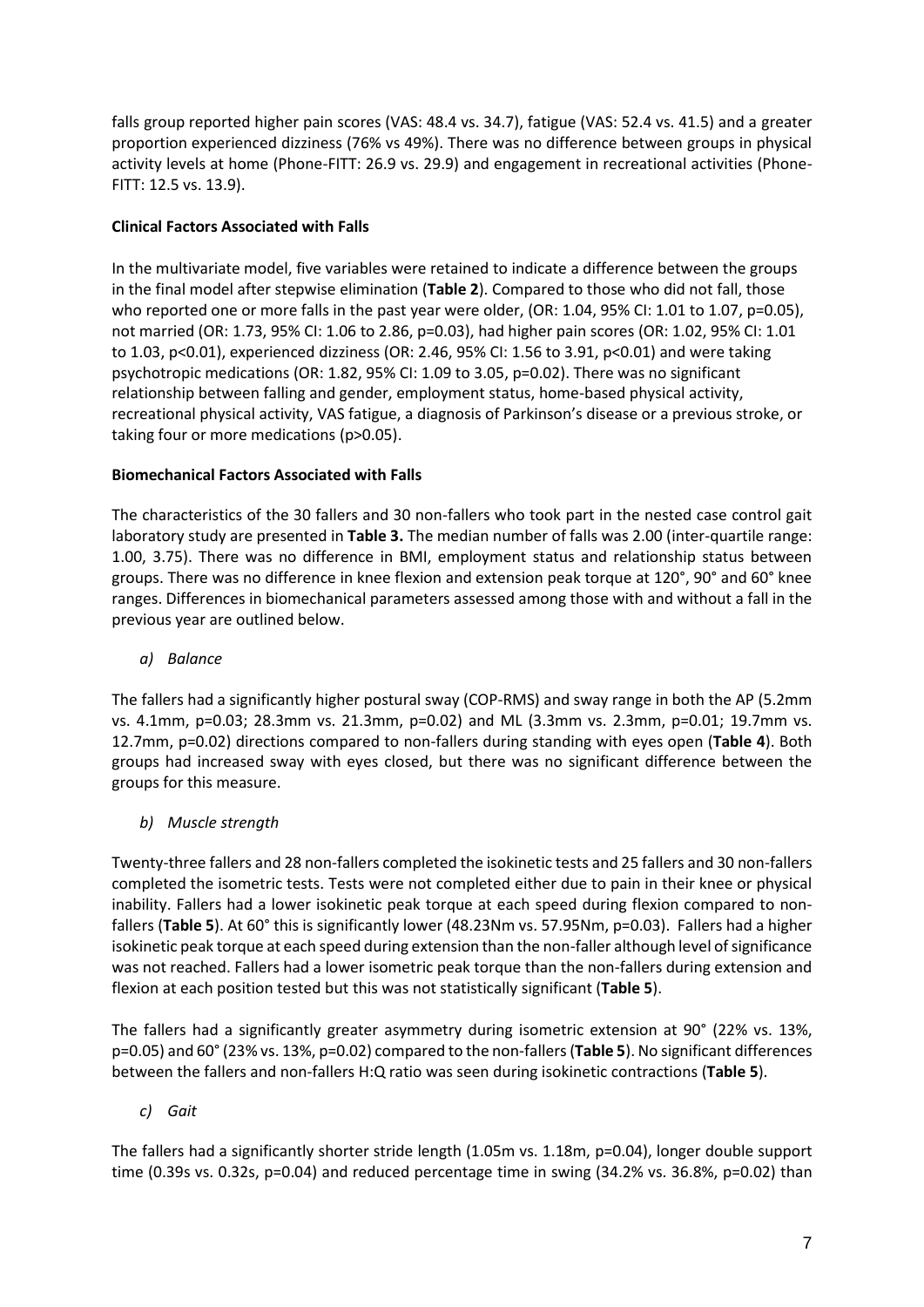the non-fallers (**Table 6**). Fallers had significantly smaller knee ROM through the gait cycle compared to the non-fallers (50.3° vs. 58.3°, p<0.01). This smaller knee ROM at the knee in the fallers was accompanied by smaller knee flexion than the non-fallers (51.6° vs. 56.0°, p<0.01). In all other parameters no significant differences between fallers and non-fallers were seen (**Table 6**).

### **DISCUSSION**

Our analysis has shown that people with RA who are older and unmarried, and who have higher pain scores, dizziness and who take psychotropic medications are at greater risk of falls. While physical activity performance was not associated with falls risk, those who fell appeared to have a characteristic biomechanical signature with increased postural sway, reduced peak torque and strength, and gait differences showing a shorter stride length, reduced swing-phase, and knee ROM through the gait cycle.

The findings in our cohort of people with RA are supported by a number of other cross-sectional[2,23] and longitudinal studies in similarly aged cohorts [24]. Being single was also reported as a significant factor for the occurrence of falls. This too has been previously reported in the English population [25]. However, due to the data collected processes, we were unable to explore whether this finding reflects previous marital histories (such as long-term first marriages, never married, widowed, divorced, longterm partners) which have been reported as important distinctions within health and mortality outcomes in older people [26].

While previous studies of the biomechanics of falling in RA have been limited in their scope of assessment, taken together, their findings are in broad agreement with our own. Hayashibara et al [27], reported that postural sway was larger for people with RA who had fallen compared to nonfallers. Rome et al[28] reported that people with RA have poorer dynamic and static postural control than aged matched non-RA[28]. Our RA fallers and non-fallers showed similar results to Rome's study, although we report slightly poorer results for AP and ML sway range during eyes open. This may be due to differences in methodology. Rome et al[28] presented the participants with a target to focus on during eyes open. This was not part of the protocol in our study. Our findings indicate that nonfallers have a better use of their visual systems.

Both groups show a strength imbalance across quadriceps and hamstring. Both fallers and non-fallers had a significantly higher H:Q ratio in their weaker leg compared to their stronger leg during isokinetic contractions. The increase in the H:Q ratio in the fallers and non-fallers in their weaker leg was due to a lower peak torque in the quadriceps. Given these issues around imbalance, general lower limb strength training intervention through physical activity programmes may not necessarily be the most appropriate exercise intervention for this population. Targeting such imbalance through specific muscle-based exercise programmes has a plausible physiological rationale.

This study is the first to investigate the risk of falls and physical activity participation in people with RA. The PHONE-FITT tool was used due to its reported reliability and validity[21]. This self-reported tool provides valuable data on both home-based physical activity and recreational physical activity performance. This is important for this population based on their potentially wide-ranging levels of physical activity pursuits[29]. The data indicated that neither home-based nor recreational physical activity were significantly associated with falls risk. Whilst previous studies have suggested that strength and balance are associated with a reduced risk of falls in people with osteoarthritis[30], it appears that this may not relate directly to physical participation, which assesses multiple components of physical function. Given the identified biomechanical factors which are associated with falls, targeting biomechanical deficits rather than simply promoting more global physical activity engagement, would be indicated from these findings.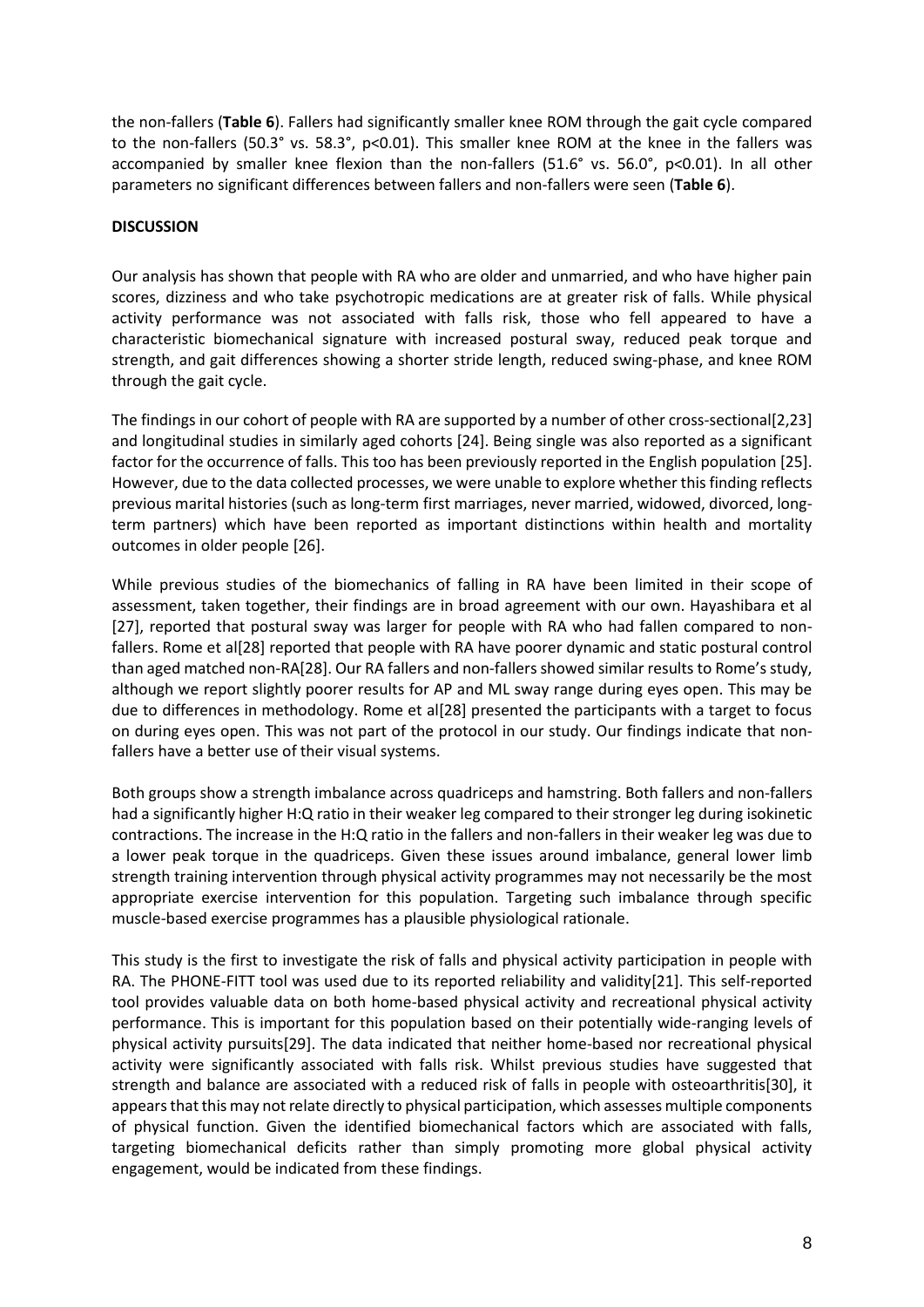A notable strength of this study is the recruitment of a representative RA cohort as the basis for the nested study. Previous studies of biomechanical factors involved in falls have been based on small selective samples, with falls history based on recall. Our sample was selected from a large group of clinic attenders with RA in whom falls were identified prospectively. Limitations of the study include the fact that not all participants completed the dynamometry tests due to having a painful knee or unable to create any level of torque due to weakness. Participants were recruited from a regional rheumatology service; accordingly, they may have presented with more severe disease activity compared with those from the community. The relatively small number of cases in the biomechanical evaluation cohort precluded any analysis of the relationship between specific clinical or biomechanical features and the frequency of falling because of insufficient power. We were also unable to assess disease activity using the DAS [31] at baseline or during follow up in the cohort study, given the selfcompleted nature of the questionnaire. We note that pain was associated with falls risk in the survey study, providing an indication that disease severity may be related to falls. However, given the small sample, this finding should be considered exploratory.

### **CONCLUSIONS**

Characteristic clinical and biomechanical factors have been identified as associated with falls in people with RA. Our findings suggest that physical activity performance alone may be insufficient to reduce falls, and that targeting interventions to address specific biomechanical deficits for those individuals with RA at increased falls risk, would be appropriate.

### **DECLARATIONS**

**Acknowledgements**: Karly Graham for assistance in data collection and inputting.

**Ethical approval:** The study was approved by the East of England (Cambridge) NHS Research Ethics Committee (REC Ref 11/EE/0335).

**Funding:** This work was supported by the National Institute for Health Research, Research for Patient Benefit [PB-PG-0808-14201]. The study was supported also by the NIHR Manchester Biomedical Research Centre. The views expressed are those of the authors alone and not necessarily those of the NHS, the NIHR, the Department of Health and Social Care or Public Health England.

**Conflict of interest:** The authors declare no conflicts of interest in relation to this study.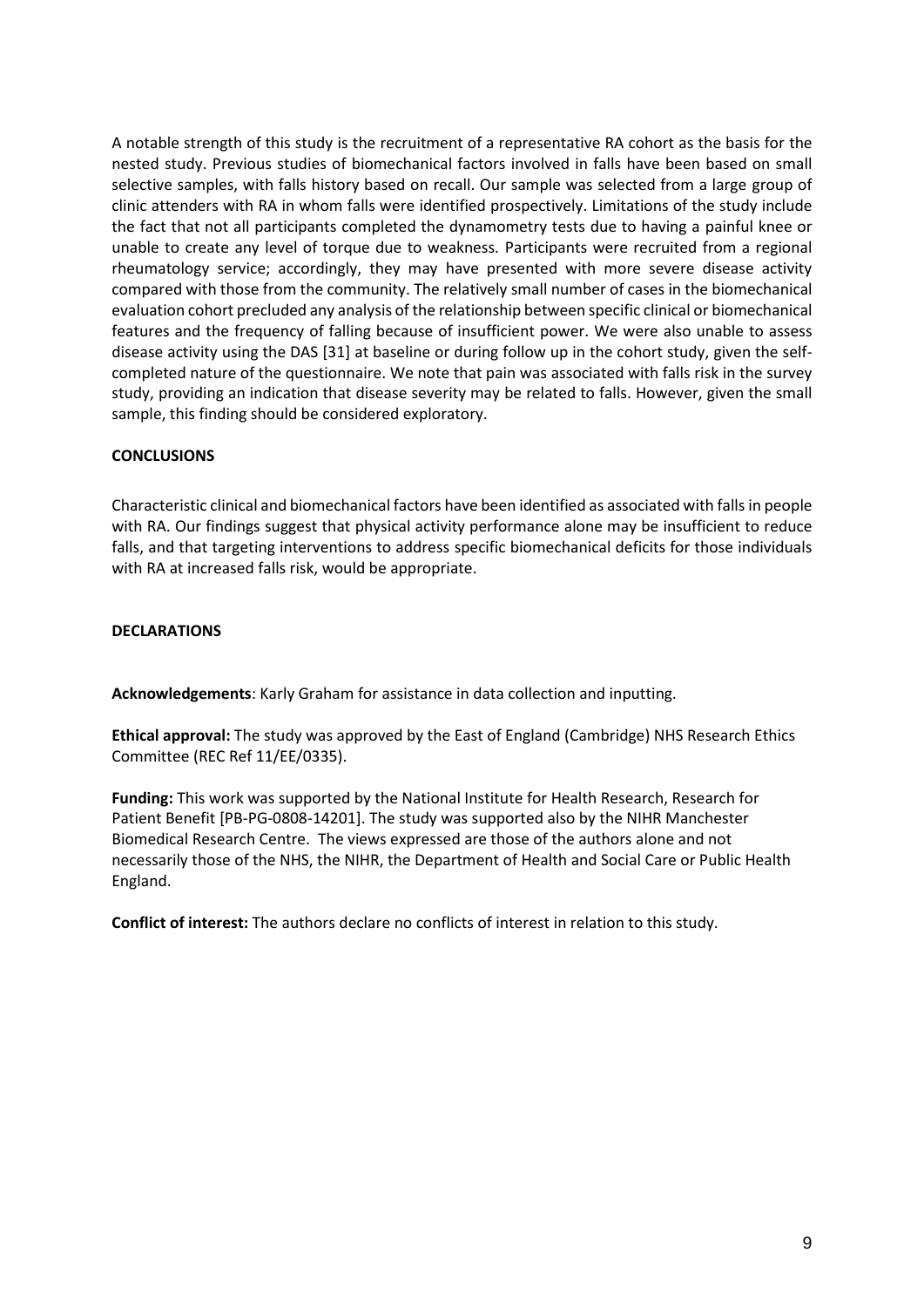#### **FIGURE AND TABLE LEGENDS**

**Table 1:** Baseline characteristics from those who had experienced one or more falls and those who had not experienced a fall in the previous 12-months prior to administration of the questionnaire.

**Table 2:** Results for the initial and final regression models to assess risk factors for falling in people with rheumatoid arthritis from the baseline cohort study data.

**Table 3:** Characteristics of the longitudinal cohort of subjects who completed biomechanical tests.

**Table 4**: COP balance measures in fallers and non-fallers in the longitudinal cohort during quiet standing with eyes closed and eyes open.

**Table 5:** Mean peak isokinetic and isometric torque (Nm) for the fallers and non-fallers for three speeds; 120°/sec, 90°/sec and 60°/sec and three positions; 90° 60° and 30° for extension at the knee (quadriceps) and flexion at the knee (hamstring).

**Table 6:** Kinematic and temporal-spatial parameters for fallers and non-fallers (mean and SD data).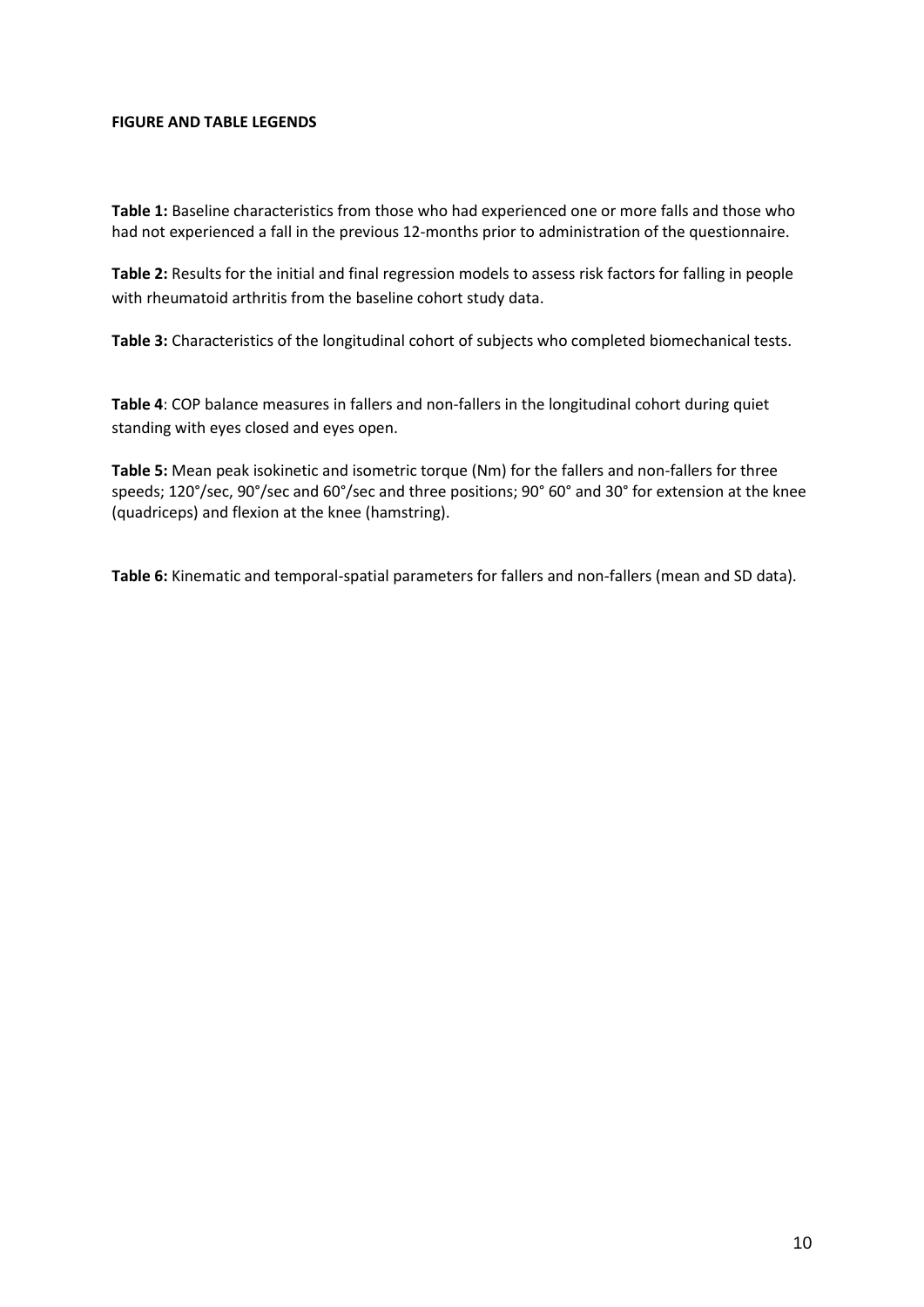# **REFERENCES**

1. Lamb SE, Jørstad-Stein EC, Hauer K, Becker C; Prevention of Falls Network Europe and Outcomes Consensus Group. Development of a common outcome data set for fall injury prevention trials: the Prevention of Falls Network Europe consensus. *J Am Geriatr Soc* 2005;53:1618-22.

2. Brenton-Rule A, Dalbeth N, Bassett S, Menz HB, Rome K. The incidence and risk factors for falls in adults with rheumatoid arthritis: a systematic review. *Semin Arthritis Rheum* 2015;44:389-98.

3. Jamison M, Neuberger GB, Miller PA. Correlates of falls and fear of falling among adults with rheumatoid arthritis. *Arthritis Rheum* 2003;49:673-80.

4. Abhishek A, Doherty M, Kuo CF, Mallen CD, Zhang W, Grainge MJ. Rheumatoid arthritis is getting less frequent-results of a nationwide population-based cohort study. *Rheumatology* 2017;56:736-44.

5. Hu H, Luan L, Yang K, Li SC. Burden of rheumatoid arthritis from a societal perspective: A prevalence-based study on cost of illness for patients with rheumatoid arthritis in China. *Int J Rheum Dis* 2018;21:1572-80.

6. Puchner R, Hochreiter R, Pieringer H, Vavrovsky A. Improving patient flow of people with rheumatoid arthritis has the potential to simultaneously improve health outcomes and reduce direct costs. *BMC Musculoskelet Disord* 2017;18:7.

7. Stanmore EK, Oldham J, Skelton DA, O'Neill T, Pilling M, Campbell AJ, Todd C. Fall incidence and outcomes of falls in a prospective study of adults with rheumatoid arthritis. *Arthritis Care Res* 2013;65:737-44.

8. Furuya T, Inoue E, Hosoi T, Taniguchi A, Momohara S, Yamanaka H. Risk factors associated with the occurrence of hip fracture in Japanese patients with rheumatoid arthritis: a prospective observational cohort study*. Osteoporos Int* 2013;24:1257-65.

9. Ochi K, Go Y, Furuya T, Ikari K, Taniguchi A, Yamanaka H, Momohara S. Risk factors associated with the occurrence of distal radius fractures in Japanese patients with rheumatoid arthritis: a prospective observational cohort study. *Clin Rheumatol* 2014;33:477-83.

10. Pfortmueller CA, Lindner G, Exadaktylos AK. Reducing fall risk in the elderly: risk factors and fall prevention, a systematic review. *Minerva Med* 2014;105:275-81.

11. Hicks C, Levinger P, Menant JC, Lord SR, Sachdev PS, Brodaty H, Sturnieks DL. Reduced strength, poor balance and concern about falls mediate the relationship between knee pain and fall risk in older people. *BMC Geriatr* 2020;20:94.

12. Carrasco C, Tomas-Carus P, Bravo J, Pereira C, Mendes F. Understanding fall risk factors in community-dwelling older adults: A cross-sectional study. *Int J Older People Nurs* 2020;15:e12294.

13. Kavlak Y, Uygur F, Korkmaz C, Bek N. Outcome of orthoses intervention in the rheumatoid foot. *Foot Ankle Int* 2003;24:494-9.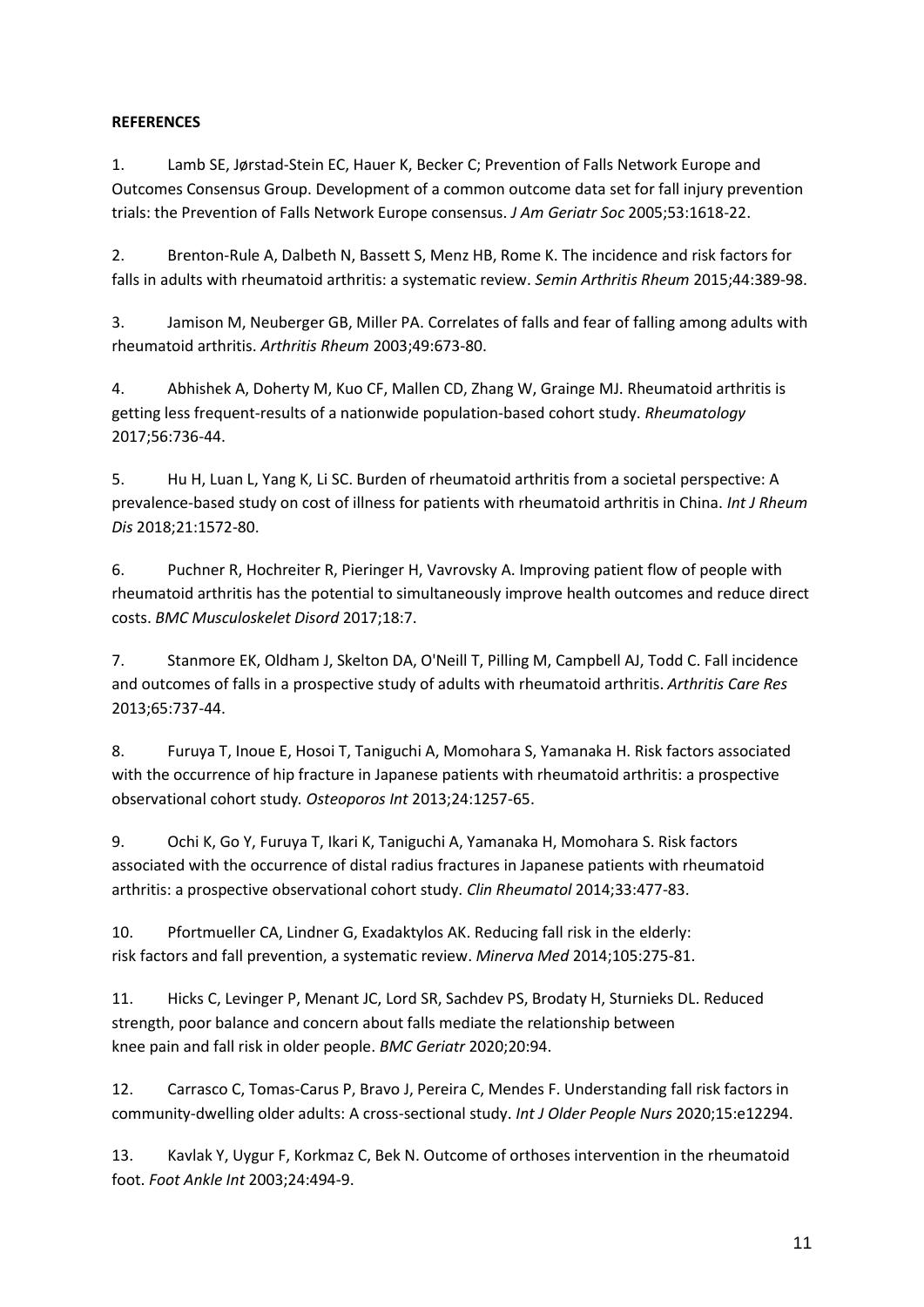14. Khazzam M, Long JT, Marks RM, Harris GF. Kinematic changes of the foot and ankle in patients with systemic rheumatoid arthritis and forefoot deformity. *J Orthop Res* 2007;25:319-29.

15. Turner DE, Helliwell PS, Siegel KL, Woodburn J. Biomechanics of the foot in rheumatoid arthritis: identifying abnormal function and the factors associated with localised disease 'impact'. *Clin Biomech* 2008;23:93-100.

16. Turner DE, Woodburn J. Characterising the clinical and biomechanical features of severely deformed feet in rheumatoid arthritis. *Gait Posture* 2008;28:574-80.

17. Weiss RJ, Wretenberg P, Stark A, Palmblad K, Larsson P, Gröndal L, Broström E. Gait pattern in rheumatoid arthritis. *Gait Posture* 2008;28:229-34.

18. Kyrdalen IL, Thingstad P, Sandvik L, Ormstad H. Associations between gait speed and wellknown fall risk factors among community-dwelling older adults. *Physiother Res Int* 2019;24:e1743.

19. Carroll M, Parmar P, Dalbeth N, Boocock M, Rome K. Gait characteristics associated with the foot and ankle in inflammatory arthritis: a systematic review and meta-analysis. *BMC Musculoskelet Disord* 2015;16:134.

20. EuroQOL Group. EuroQol--a new facility for the measurement of health-related quality of life. *Health Policy* 1990;16:199–208.

21. Gill DP, Jones GR, Zou GY, Speechley M. The Phone-FITT: a brief physical activity interview for older adults. *J Aging Phys Act* 2008;16:292-315.

22. Ounpuu S, Gage J, Davis R. Three-dimensional lower extremity joint kinetics in normal pediatric gait. *J Pediatr Orthop* 1991;11:341–9.

23. Böhler C, Radner H, Ernst M, Binder A, Stamm T, Aletaha D, Smolen JS, Köller M. Rheumatoid arthritis and falls: the influence of disease activity. *Rheumatology* 2012;51:2051-7.

24. Teixeira AR, Wender MH, Gonçalves AK, Freitas Cde L, Santos AM, Soldera CL. Dizziness, physical exercise, falls, and depression in adults and the elderly*. Int Arch Otorhinolaryngol* 2016;20:124-31.

25. Scholes S, Panesar S, Shelton NJ, Francis RM, Mirza S, Mindell JS, Donaldson LJ. Epidemiology of lifetime fracture prevalence in England: a population study of adults aged 55 years and over. *Age Ageing* 2014;43:234-40.

26. Grundy EM, Tomassini C. Marital history, health and mortality among older men and women in England and Wales. *BMC Public Health* 2010;10:554.

27. Hayashibara M, Hagino H, Katagiri H, Okano T, Okada J, Teshima R. Incidence and risk factors of falling in ambulatory patients with rheumatoid arthritis: a prospective 1-year study. *Osteoporos Int* 2010;21:1825-33.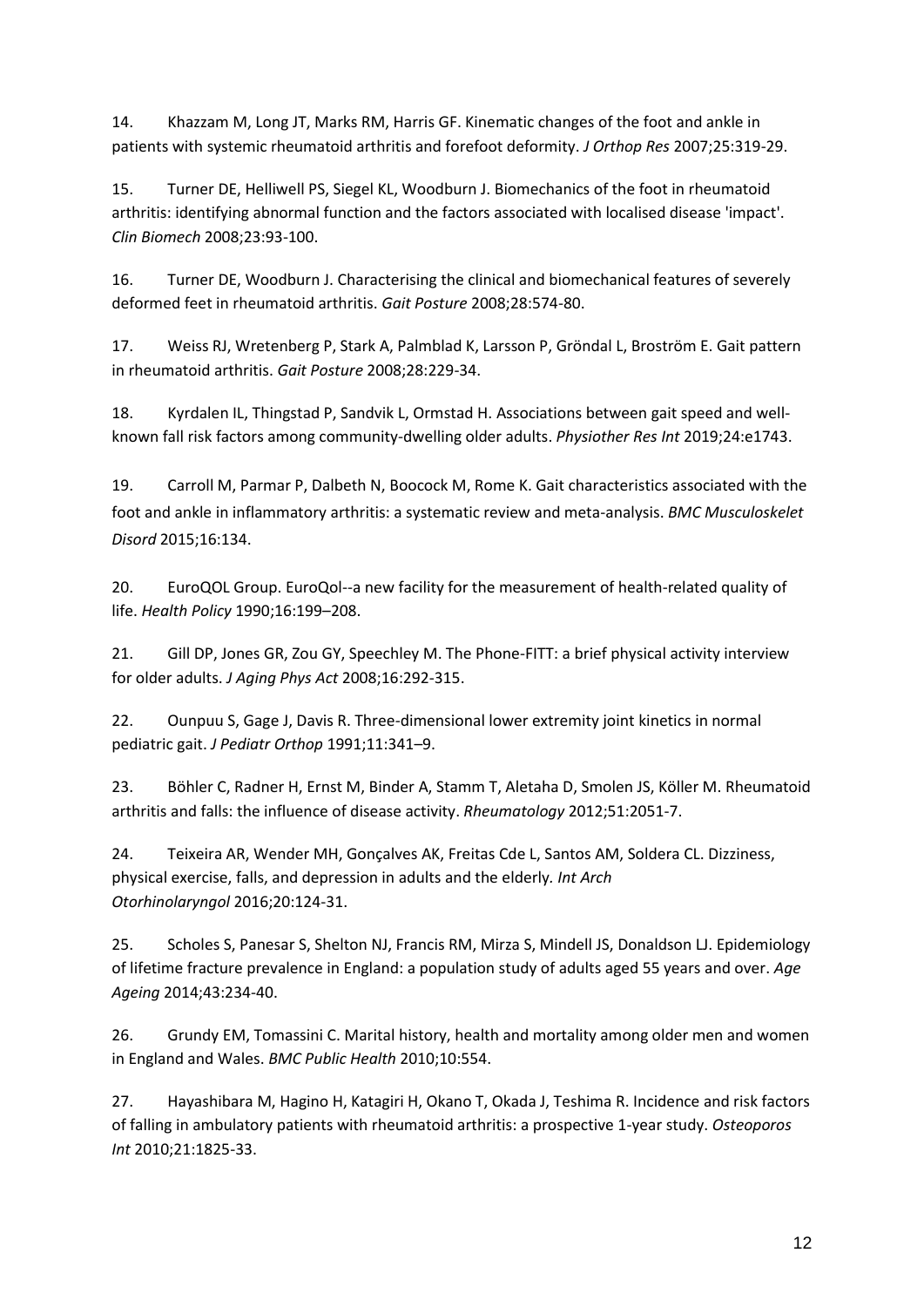28. Rome K, Gow PJ, Dalbeth N, Chapman JM. Clinical audit of foot problems in patients with rheumatoid arthritis treated at Counties Manukau District Health Board, Auckland, New Zealand. *J Foot Ankle Res* 2009;15;2:16.

29. Larkin L, Kennedy N, Gallagher S. Promoting physical activity in rheumatoid arthritis: a narrative review of behaviour change theories. *Disabil Rehabil* 2015;37:2359-66.

30. Mat S, Tan MP, Kamaruzzaman SB, Ng CT. Physical therapies for improving balance and reducing falls risk in osteoarthritis of the knee: a systematic review. *Age Ageing* 2015;44:16-24.

31. DAS 2020. DAS Score. Available at[: www.das-score.nl](http://www.das-score.nl/) Accessed on: 23 April 2020.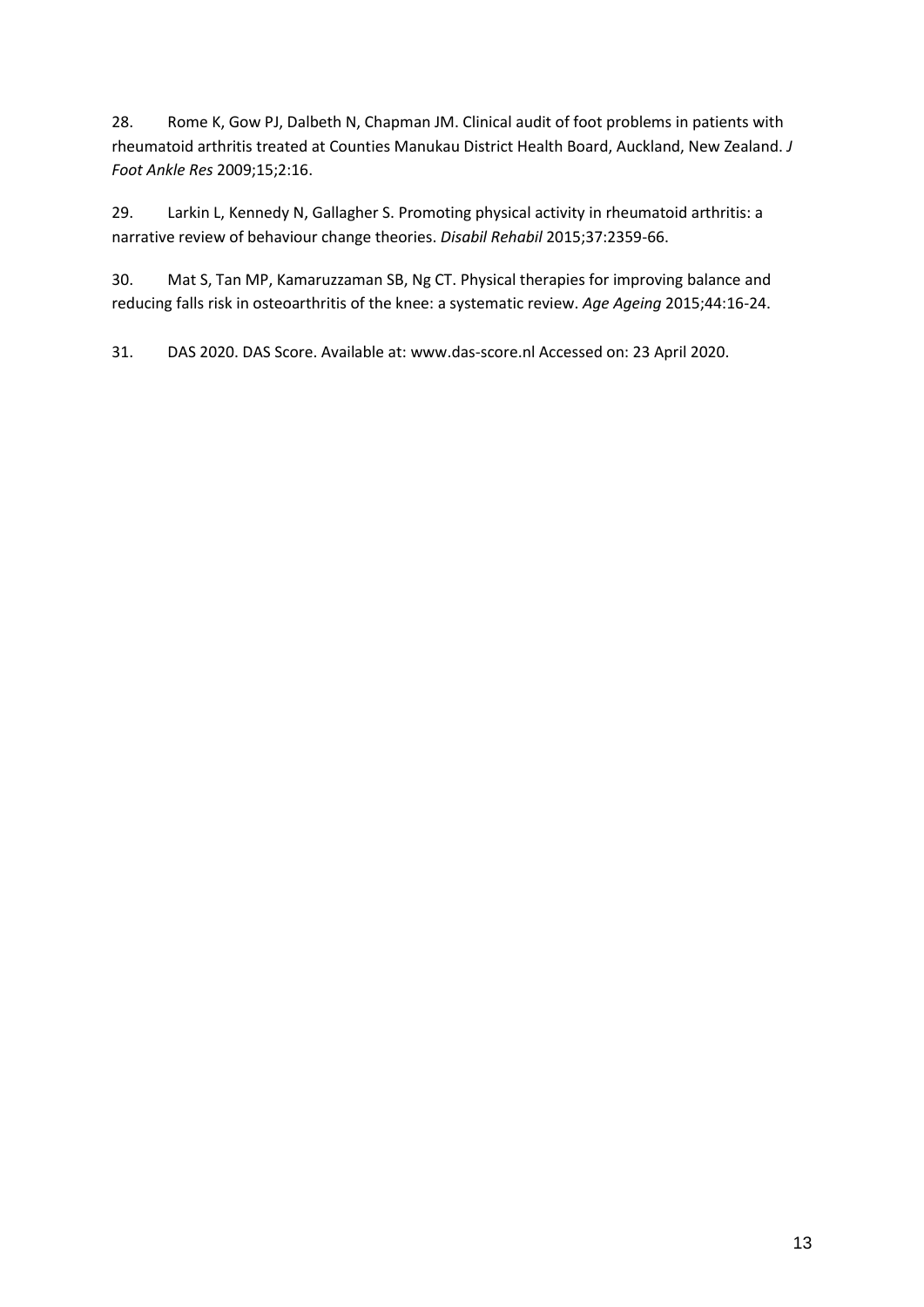**Table 1:** Baseline characteristics from those who had experienced one or more falls and those who had not experienced a fall in the previous 12-months prior to administration of the questionnaire.

|                                                | <b>Fall Group</b> | <b>Non-Falls Group</b> |
|------------------------------------------------|-------------------|------------------------|
| N                                              | 200               | 236                    |
| Age [Mean (SD)]                                | 73.2 (7.9)        | 71.4(6.8)              |
| Gender - Females (%)                           | 73                | 65                     |
| <b>Employment Status</b>                       |                   |                        |
| Employed (%)                                   | 5                 | 11                     |
| Retired (%)                                    | 89                | 86                     |
| Other including Carer (%)                      | $\overline{7}$    | 3                      |
| <b>Relationship Status</b>                     |                   |                        |
| Single (%)                                     | 34                | 21                     |
| Married (%)                                    | 66                | 79                     |
| <b>Physical Activity (Phone-FITT data)[21]</b> |                   |                        |
| Home [Mean (SD)]                               | 26.9 (12.0)       | 29.9 (12.2)            |
| Recreation [Mean (SD)]                         | 12.5(11.6)        | 13.9 (19.2)            |
| <b>Medical Status</b>                          |                   |                        |
| Pain (VAS) [Mean (SD)]                         | 48.4 (25.9)       | 34.7 (25.2)            |
| Fatigue (VAS) [Mean (SD)]                      | 52.4 (24.6)       | 41.5 (24.6)            |
| Dizziness (%)                                  | 76                | 49                     |
| Four or more medicines each day (%)            | 77                | 60                     |
| Medicine for anxiety / depression (%)          | 34                | 16                     |
| Stroke or Parkinson's disease (%)              | 6                 | $\overline{2}$         |

SD – standard deviation; VAS – visual analogue scale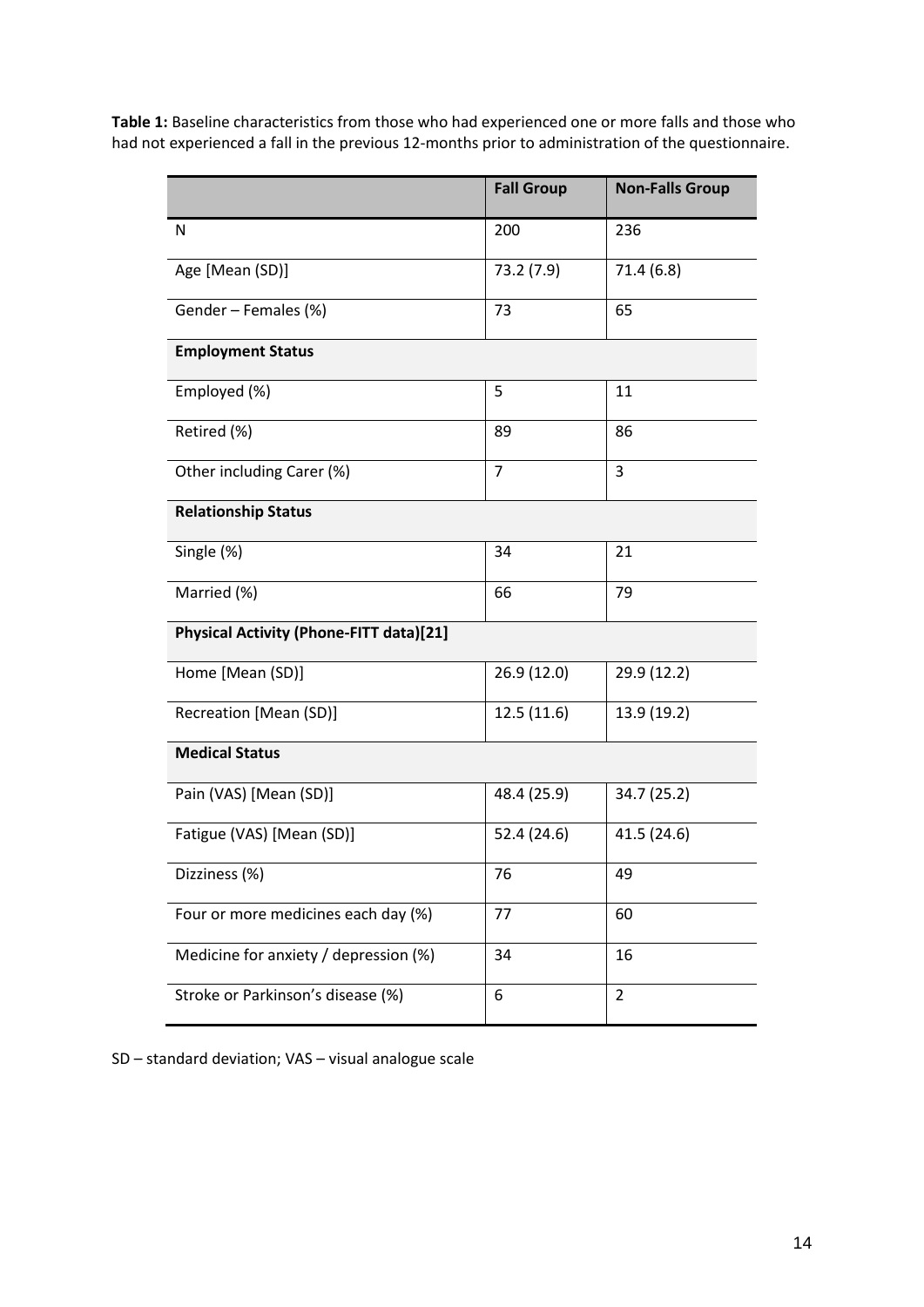**Table 2:** Results for the initial and final regression models to assess risk factors for falling in people with rheumatoid arthritis from the baseline cohort study data.

|                                            | <b>Initial Regression Model</b> |         | <b>Final Regression Model</b> |         |  |  |
|--------------------------------------------|---------------------------------|---------|-------------------------------|---------|--|--|
|                                            | $(n=388(89%))$                  |         | $(n=410(94%)$                 |         |  |  |
|                                            | Odds Ratio (95% CI)             | P-value | Odds Ratio (95% CI)           | P-value |  |  |
| Age                                        | 1.03(0.99, 1.06)                | 0.119   | 1.03(1.00, 1.06)              | 0.051   |  |  |
| Gender (male)                              | reference                       |         |                               |         |  |  |
| Gender (female)                            | 1.20 (0.73, 1.97)               | 0.483   |                               |         |  |  |
| Relationship (married)                     | reference                       |         |                               |         |  |  |
| Relationship (single)                      | 1.75 (1.03, 2.98)               | 0.040   | 1.73 (1.06, 2.86)             | 0.030   |  |  |
| Employment (employed)                      | reference                       |         |                               |         |  |  |
| Employment (retired)                       | 0.99(0.40, 2.63)                | 0.987   |                               |         |  |  |
| Employment (other)                         | 2.25(0.60, 9.10)                | 0.240   |                               |         |  |  |
| <b>Physical Activity (home)</b>            | 0.99(0.97, 1.01)                | 0.415   |                               |         |  |  |
| <b>Physical Activity (recreation)</b>      | 1.00 (0.99, 1.02)               | 0.605   |                               |         |  |  |
| Pain (VAS)                                 | 1.02(1.01, 1.03)                | 0.004   | 1.02(1.01, 1.03)              | < 0.001 |  |  |
| Fatigue (VAS)                              | 1.00(0.98, 1.01)                | 0.441   |                               |         |  |  |
| Dizziness (yes)                            | 2.32(1.43, 3.80)                | < 0.001 | 2.46 (1.56, 3.91)             | < 0.001 |  |  |
| Four or more medicines each day<br>(yes)   | 1.21(0.71, 2.05)                | 0.491   |                               |         |  |  |
| Medicine for Anxiety / Depression<br>(yes) | 1.67 (0.95, 2.94)               | 0.074   | 1.82(1.09, 3.05)              | 0.023   |  |  |
| Stroke or Parkinson (yes)                  | 1.68(0.52, 6.12)                | 0.402   |                               |         |  |  |

CI – confidence interval; VAS – visual analogue scale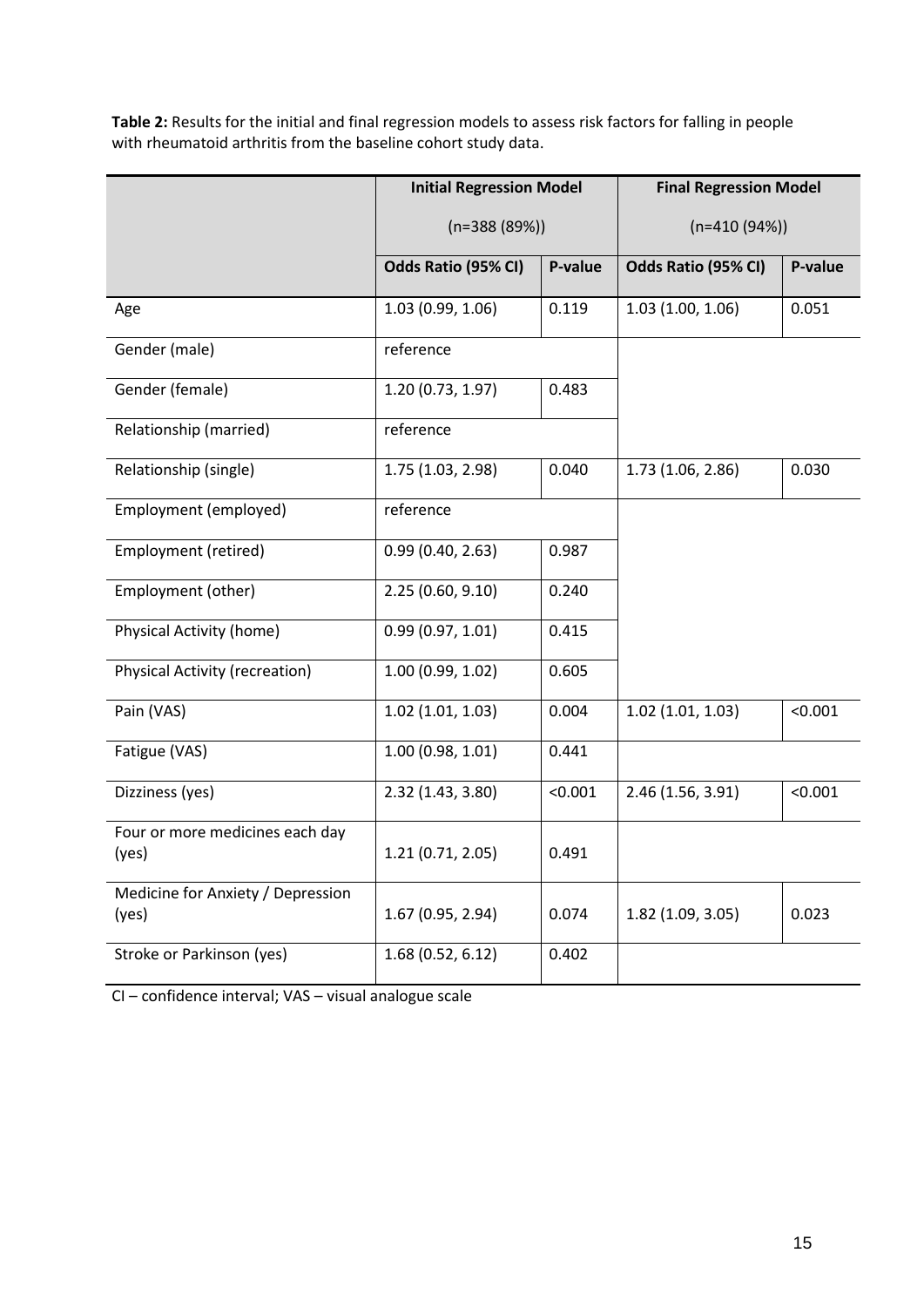**Table 3:** Characteristics of the longitudinal cohort of subjects who completed biomechanical tests.

|                                   | <b>Fall Group</b> | <b>Non-Fall Group</b> |  |
|-----------------------------------|-------------------|-----------------------|--|
| N                                 | 30                | 30                    |  |
| Age [Mean (SD)]                   | 72.4 (7.3)        | 72.5(7.0)             |  |
| BMI [Mean (SD)]                   | 28.1(5.4)         | 26.2(4.5)             |  |
| Body weight kg [Mean (SD)]        | 75 (16)           | 72 (14)               |  |
| Height cm [Mean (SD)]             | 163 (10)          | 166 (10)              |  |
| Gender - Females (%)              | 50                | 47                    |  |
| <b>Employment</b>                 |                   |                       |  |
| Employed (%)                      | 0                 | $\overline{7}$        |  |
| Retired (%)                       | 73                | 73                    |  |
| Other (%)                         | 27                | 20                    |  |
| Relationship                      |                   |                       |  |
| Single (%)                        | 3                 | 13                    |  |
| Married (%)                       | 90                | 87                    |  |
| Divorced/Separated/Widowed (%)    | $\overline{7}$    | 0                     |  |
| <b>Disease Activity Score[22]</b> |                   |                       |  |
| Swollen joint count, (median IQR) | $2.5(1-4)$        | $1(0-1)$              |  |
| Tender joint count, (median IQR)  | $2(0-8)$          | $1(0-5)$              |  |
| Patient global health (mean (SD)) | 56.5 (24.9)       | 72.1 (19.8)           |  |
| EQ-5D[20]                         |                   |                       |  |
| EQ-5D, utility, mean (SD)         | 0.65(0.27)        | 0.78(0.20)            |  |
| EQ-5D, VAS, mean (SD)             | 70 (19.25)        | 76.7 (17.59)          |  |
| <b>Peak Torque</b>                |                   |                       |  |
| Max flexion 120° [Mean (SD)]      | 40.6 (13.7)       | 41.4 (15.7)           |  |
| Max flexion 90° [Mean (SD)]       | 53.2 (15.0)       | 52.8 (18.2)           |  |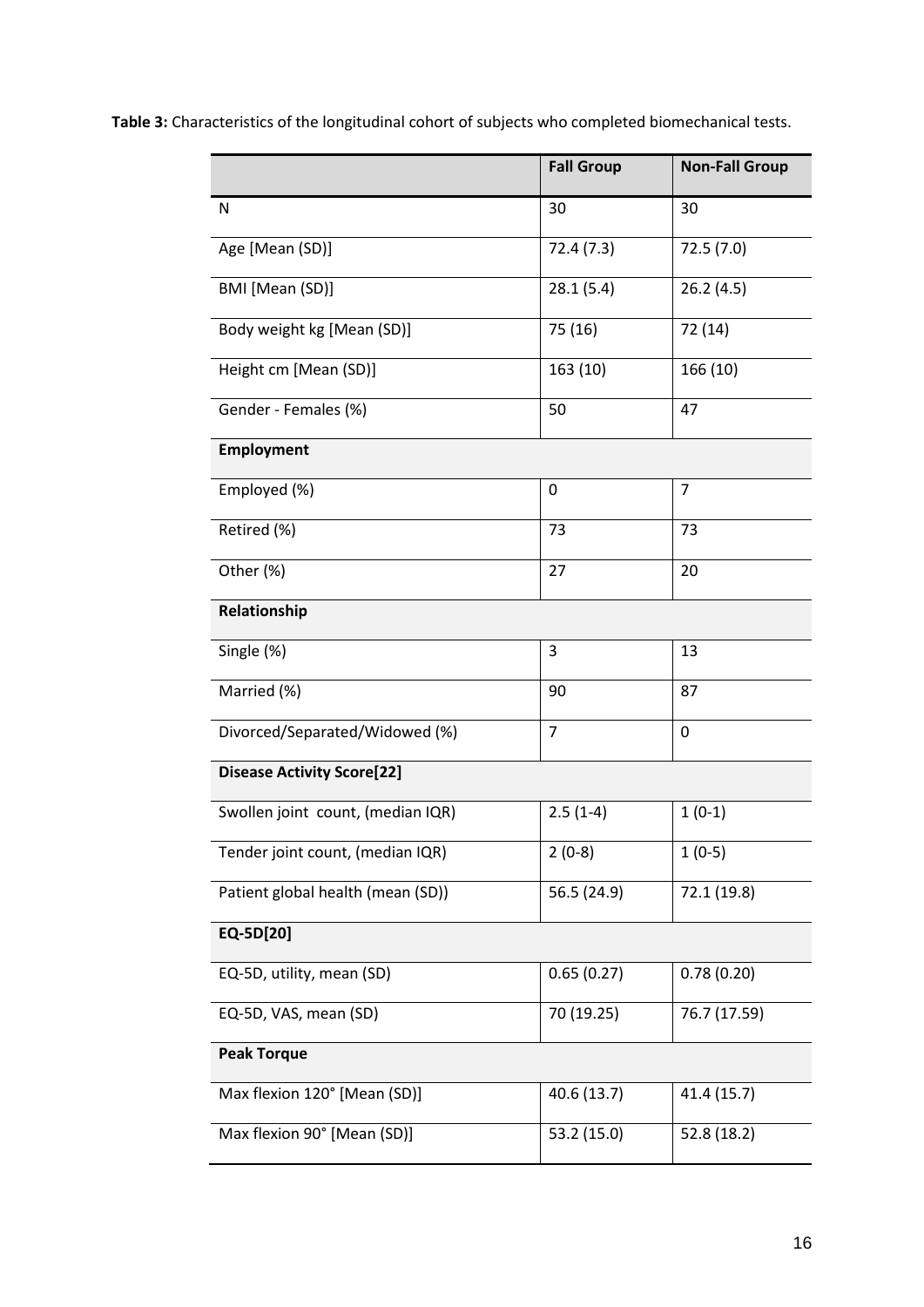| Max flexion 60° [Mean (SD)]    | 64.0 (19.1)  | 62.9(22.2)   |
|--------------------------------|--------------|--------------|
| Max extension 120° [Mean (SD)] | 109.5 (31.0) | 103.8 (34.4) |
| Max extension 90° [Mean (SD)]  | 97.8 (28.7)  | 95.9 (31.6)  |
| Max extension 60° [Mean (SD)]  | 74.8 (25.3)  | 77.1 (29.7)  |

BMI – Body Mass Index; cm – centimetre; IQR – inter-quartile range; kg – kilograms; SD – standard deviation; VAS – visual analogue scale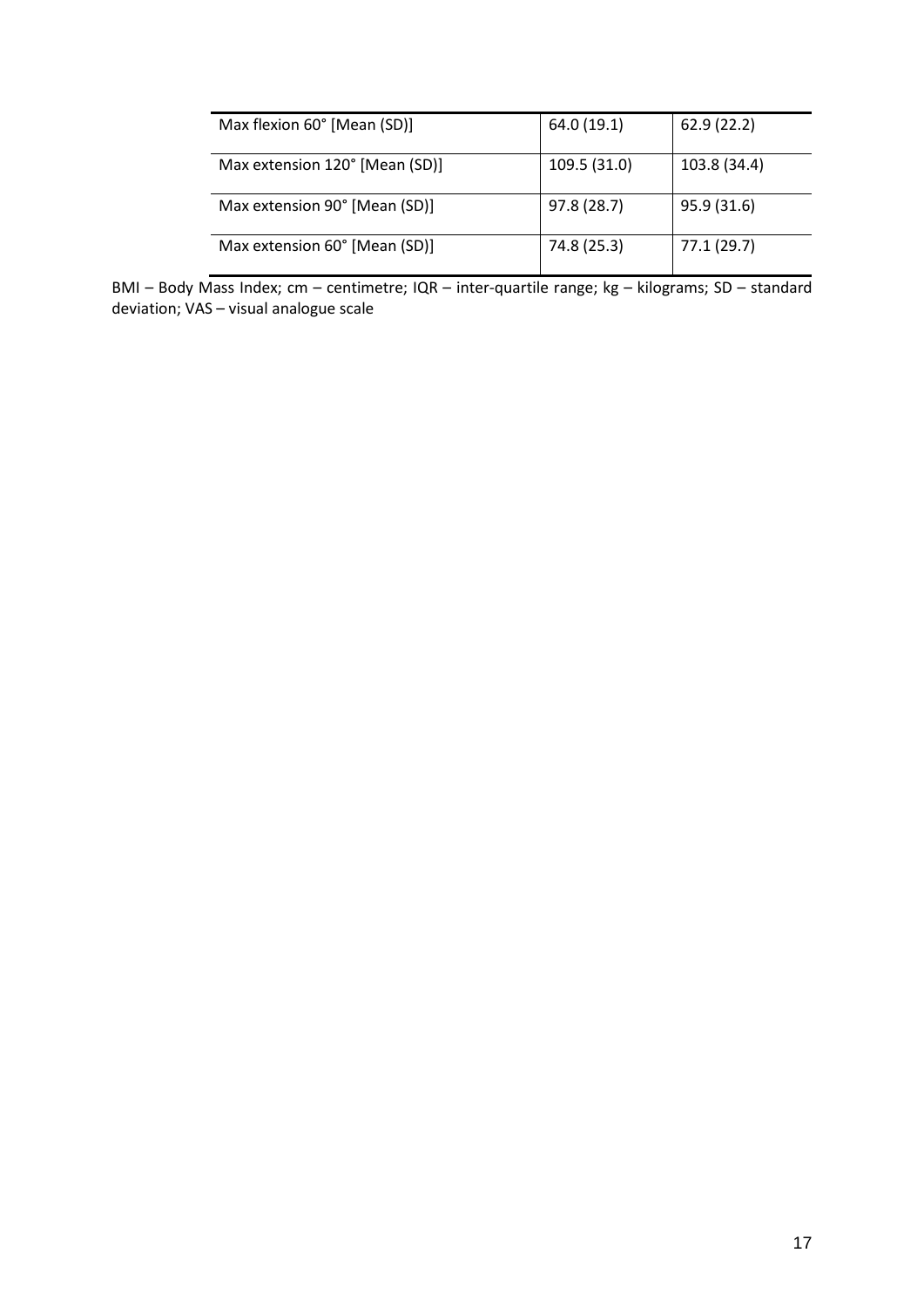**Table 4**: COP balance measures in fallers and non-fallers in the longitudinal cohort during quiet standing with eyes closed and eyes open.

|                            | Non-faller (N=29) | Faller (N=29) | P-value |
|----------------------------|-------------------|---------------|---------|
| <b>Eyes Open</b>           |                   |               |         |
| AP Sway (COP-RMS) (mm)     | 4.1(1.9)          | 5.2(2.6)      | 0.03    |
| AP Sway Range (mm)         | 21.3(9.1)         | 28.3 (14.2)   | 0.02    |
| ML Sway (RMS) (mm)         | 2.3(1.3)          | 3.3(2.0)      | 0.01    |
| ML Sway Range (mm)         | 12.7(7.6)         | 19.7 (14.8)   | 0.02    |
| Resultant Velocity (mm/s)  | 5.7(4.0)          | 6.1(68.0)     | 0.32    |
| Resultant Path Length (mm) | 170.7 (119.1)     | 183.3 (82.4)  | 0.32    |
| <b>Eyes Closed</b>         |                   |               |         |
| AP Sway (COP-RMS) (mm)     | 6.5(8.6)          | 6.3(5.0)      | 0.46    |
| AP Sway Range (mm)         | 27.0(15.5)        | 31.2(11.8)    | 0.12    |
| ML Sway (RMS) (mm)         | 4.6(9.9)          | 4.0(5.4)      | 0.39    |
| ML Sway Range (mm)         | 15.5(12.4)        | 19.0 (10.4)   | 0.13    |
| Resultant Velocity (mm/s)  | 8.2(6.1)          | 9.0(4.7)      | 0.28    |
| Resultant Path Length (mm) | 244.7 (183.5)     | 269.9 (140.8) | 0.28    |

AP – anteroposterior; COP-RMS – postural sway root mean square; mm – millimeters; mm/s – millimeters per second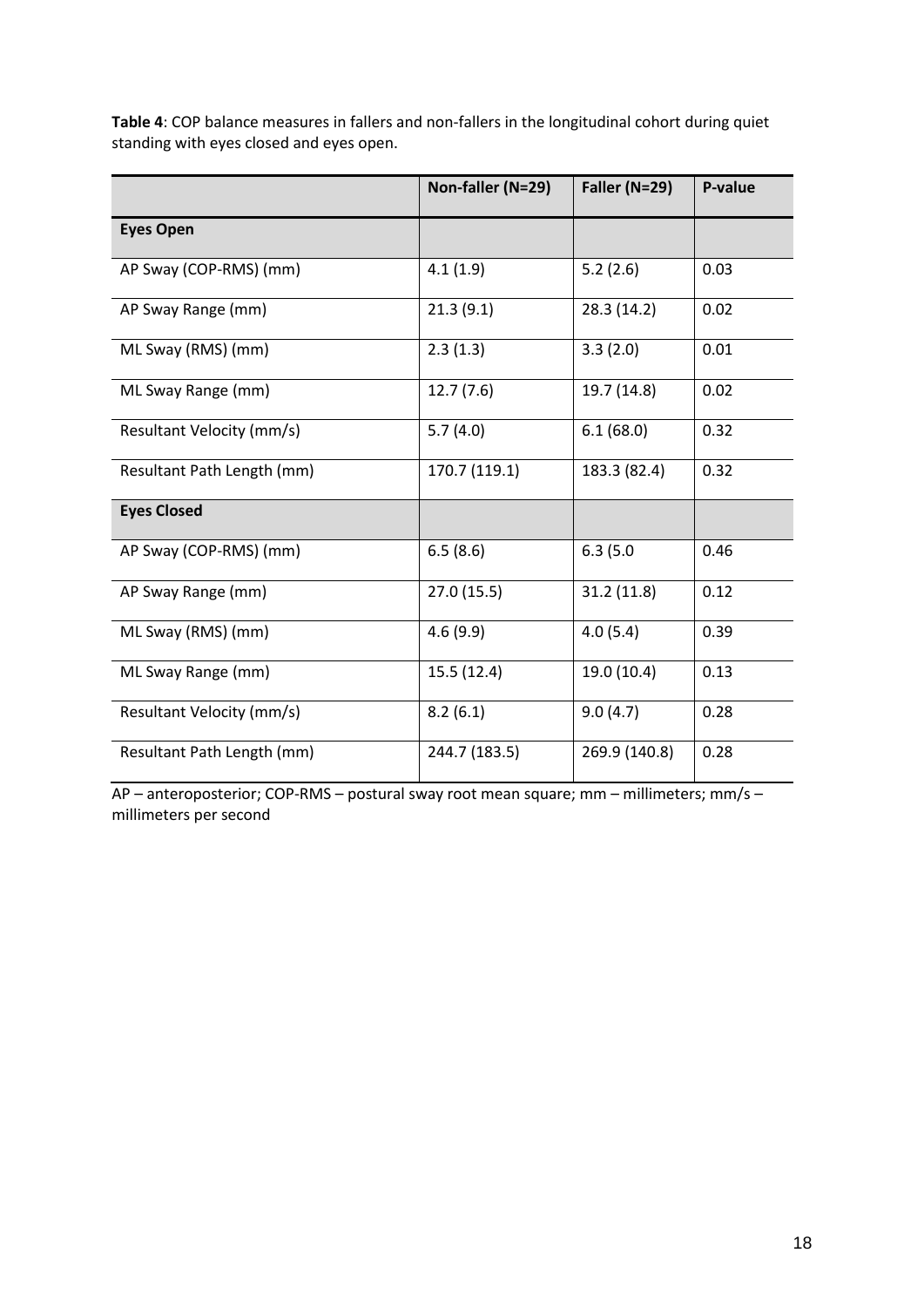|                  |                   |               | Mean peak torque (Nm) |                   |           | <b>Asymmetry %</b> |               |                   | <b>H:Q Ratio</b> |               |               |            |      |
|------------------|-------------------|---------------|-----------------------|-------------------|-----------|--------------------|---------------|-------------------|------------------|---------------|---------------|------------|------|
|                  |                   | <b>Faller</b> |                       | <b>Non-Faller</b> |           | P-value            | <b>Faller</b> | <b>Non-Faller</b> | P-value          | <b>Faller</b> | Non-          | <b>P</b> - |      |
|                  |                   | <b>Mean</b>   | <b>SD</b>             | Mean              | <b>SD</b> |                    | %             | %                 |                  |               | <b>Faller</b> | value      |      |
|                  | $120^{\circ}/sec$ | Flexion       | 32.2                  | 20.0              | 38.0      | 24.9               | 0.05          | 31.0              | 36.0             | 0.57          | 0.97          | 1.31       | 0.24 |
|                  |                   | Extension     | 44.3                  | 24.3              | 39.0      | 24.6               | 0.16          | 43.1              | 38.8             | 0.64          |               |            |      |
| Isokinetic       | $90^{\circ}/sec$  | Flexion       | 40.4                  | 22.6              | 48.7      | 25.8               | 0.41          | 31.2              | 33.8             | 0.72          | 0.82          | 1.07       | 0.07 |
|                  |                   | Extension     | 55.3                  | 24.7              | 51.9      | 25.1               | 0.12          | 25.5              | 29.1             | 0.64          |               |            |      |
|                  | $60^{\circ}/sec$  | Flexion       | 48.2                  | 22.9              | 58.0      | 28.5               | 0.03          | 21.7              | 31.2             | 0.15          | 0.82          | 1.01       | 0.09 |
|                  |                   | Extension     | 65.6                  | 28.0              | 64.2      | 29.3               | 0.26          | 29.2              | 26.3             | 0.71          |               |            |      |
|                  | $90^{\circ}$      | Flexion       | 34.5                  | 14.1              | 36.8      | 14.9               | 0.57          | 19.3              | 15.5             | 0.31          |               |            |      |
|                  |                   | Extension     | 85.8                  | 37.2              | 95.5      | 31.1               | 0.31          | 21.9              | 13.1             | 0.05          |               |            |      |
|                  | $60^\circ$        | Flexion       | 47.4                  | 15.9              | 48.5      | 17.7               | 0.80          | 16.0              | 13.9             | 0.55          |               |            |      |
|                  |                   | Extension     | 77.7                  | 32.3              | 89.0      | 30.2               | 0.19          | 24.1              | 13.3             | 0.02          |               |            |      |
| <b>Isometric</b> | $30^\circ$        | Flexion       | 57.8                  | 18.7              | 58.3      | 20.9               | 0.93          | 14.4              | 12.5             | 0.51          |               |            |      |
|                  |                   | Extension     | 60.5                  | 28.1              | 70.2      | 26.9               | 0.20          | 17.7              | 13.2             | 0.27          |               |            |      |

Table 5: Mean peak isokinetic and isometric torque (Nm) for the fallers and non-fallers for three speeds; 120°/sec, 90°/sec and 60°/sec and three positions; 90° 60° and 30° for extension at the knee (quadriceps) and flexion at the knee (hamstring).

Sec – seconds; SD – standard deviation; Nm – Newton meters